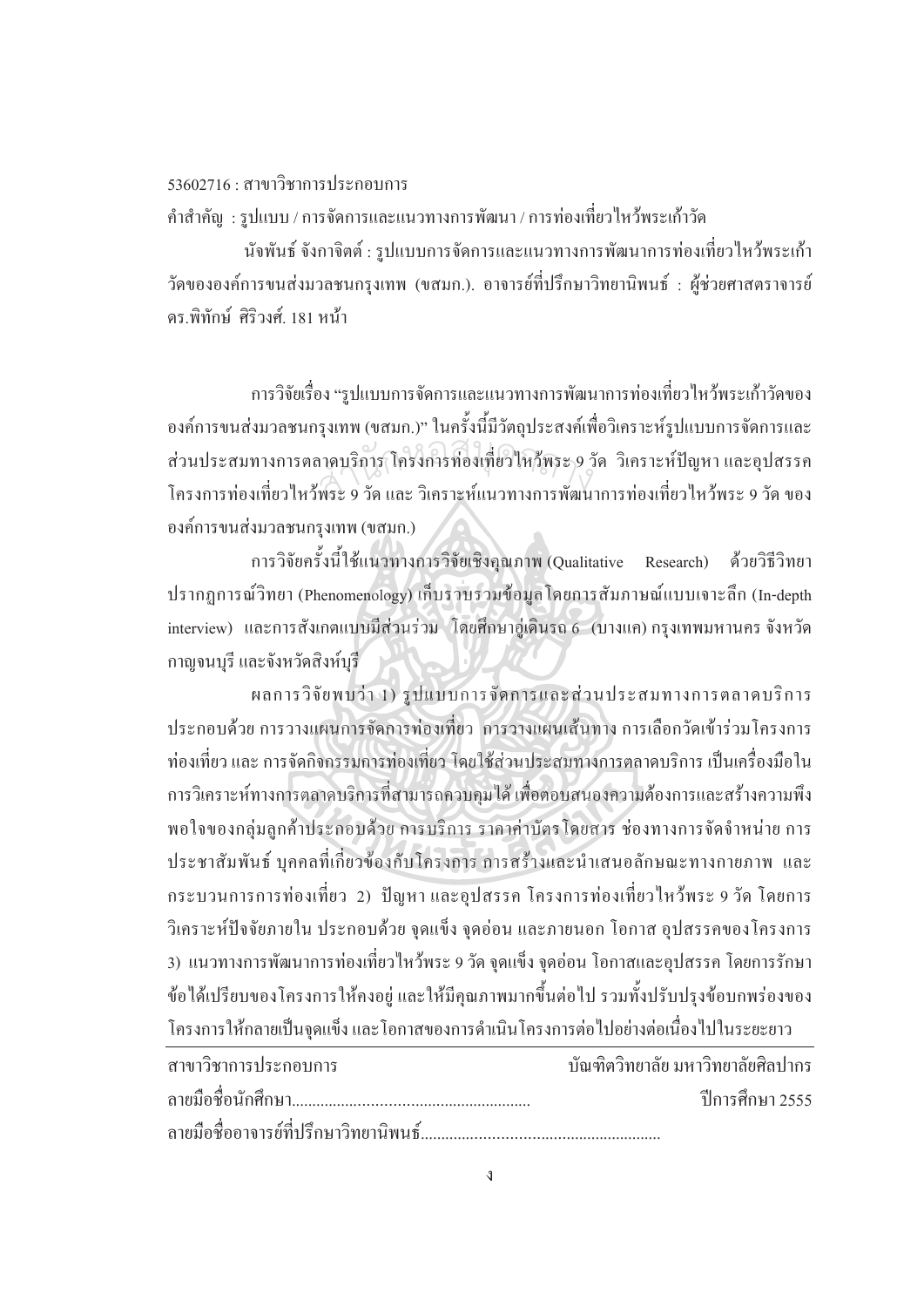## 53602716 : MAJOR : ENTREPRENEURSHIP

## KEY WORD : MODEL/MANAGEMENT AND DEVELOPMENT/TOUR BUDDHA 9 TEMPLES NATJAPHAN JUNGKAJIT : MODEL MANAGEMENT AND GUIDELINESFOR TOURISM DEVELOPMENT WAI PRA KAO WAT (9 TEMPLE TOUR) OF TOURISTS THE TOUR OF THE BANGKOK MASS TRANSIT ANTHORITY (BMTA.). THESIS ADVISOR : ASST. PROF. PITAK SIRIWONG. 181 pp.

 The purposes of the research "Forms of management and tourism development guidelines on paying homage to 9 temples, a project of Bangkok Mass Transit Authority (BMTA)" were to analyze forms of management and service marketing mix of paying homage to 9 temples project, to analyze problems and obstacles of that project as well as to analyze tourism development guidelines on that project. omage to 9 temples, a project of Bangkok<br>of management and service marketing mi

 This study was a qualitative research conducted by phenomenological methods. The data were collected by in-depth interview and participant observation at Bangkok Mass Transit Authority Station Office 6 – Bangkae, Bangkok, Kanchanaburi province, and Singburi province.

 The results revealed as follows: 1) Forms of management and service marketing mix were composed of forms of tourism management planning, forms of route planning, forms of recruiting participants to join tourism projects, and forms of management for tourism activities. The controllable tool for service marketing analysis was created to fulfill customers' need and satisfied customers. Service marketing mix included service, ticket fee, distribution channel, public relation, people involving in the project, production and presentation on physical features and travelling procedures. 2) Problems and obstacles of paying homage to 9 temples project were analyzed by inner and outer factors. Inner factors consisted of strength and weakness and outer factors composed of opportunities and obstacles 3) Tourism development guidelines on paying homage to 9 temples project, strength, weakness, opportunities, and obstacles maintained advantages of the project, increased quality of the project, improved the project's weakness in order to become long-term strengths and opportunities continuously.

| Program of Entrepreneurship | Graduate School, Silpakorn University |
|-----------------------------|---------------------------------------|
|                             | Academic Year 2012                    |
|                             |                                       |